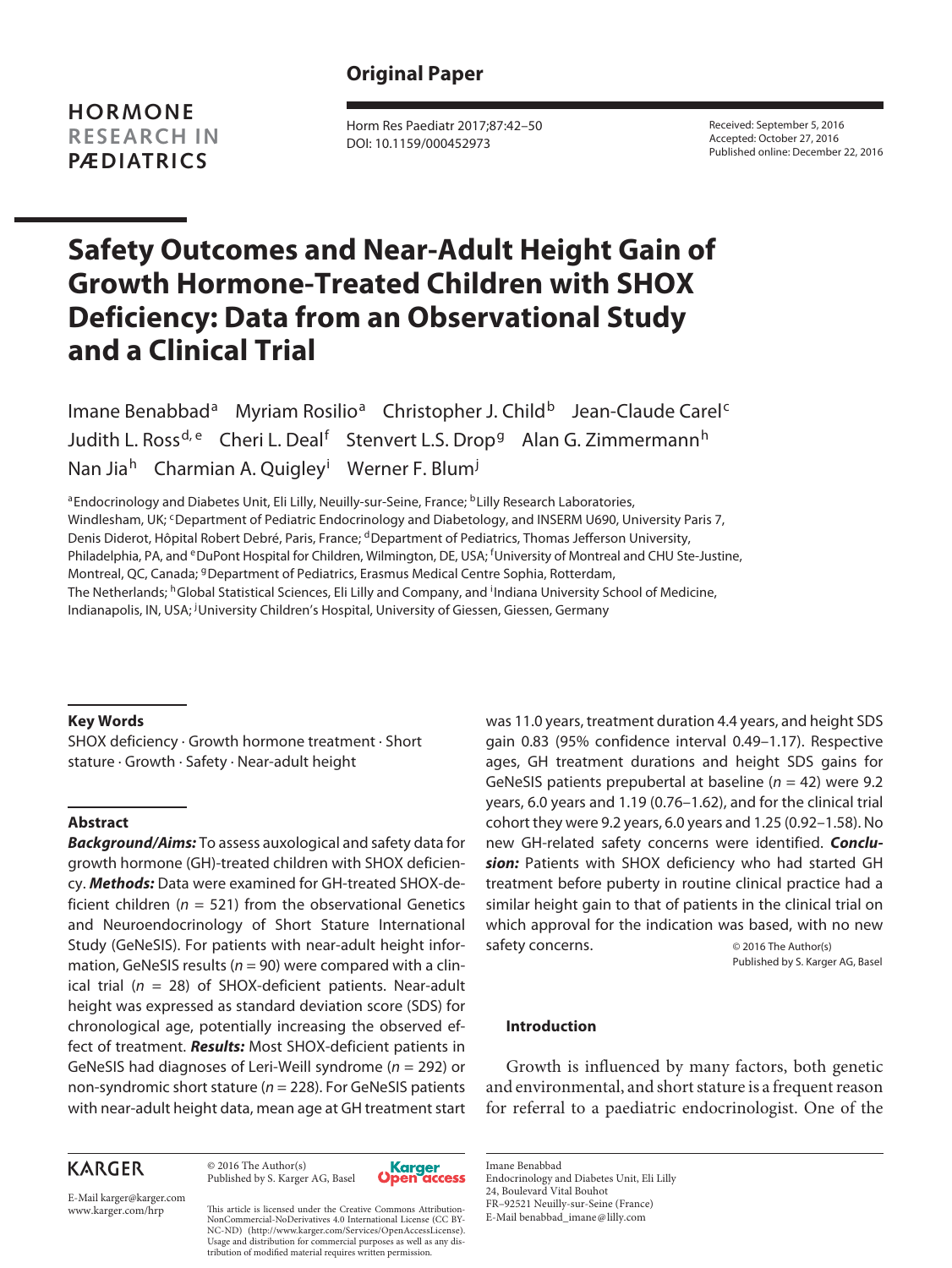many genes involved in statural growth is the short stature homeobox-containing *(SHOX)* gene located in the pseudoautosomal region (PAR1) of the X and Y chromosomes [1, 2]. This gene may be affected by mutations and deletions in the coding region and in the enhancer regions [1–5] . Deficiency of the gene product results in a broad spectrum of phenotypic characteristics, including variable degrees of impaired growth [2, 6–8]. In addition to short stature, children with SHOX deficiency may also have skeletal anomalies consistent with mesomelic skeletal dysplasia, including short forearms and lower legs, and bowing of the forearms  $[2, 7-10]$ . Such clinical signs are typical of Leri-Weill syndrome (LWS); however, some children with SHOX deficiency may have no evidence of skeletal dysplasia, identifiable clinical anomalies, or other definable causes for their short stature  $[8-10]$ .

 Girls and women with Turner syndrome lack all or part of the second sex chromosome and, therefore, have only one copy of *SHOX* ; this haploinsufficiency underlies a substantial portion of the short stature seen in patients with Turner syndrome [11]. Many studies have demonstrated increased adult height following growth hormone (GH) therapy in patients with Turner syndrome [12–16]. For this reason, GH therapy was examined in patients with non-Turner syndrome SHOX deficiency, and several studies have now shown that GH can have a positive effect on the growth of SHOX-deficient patients  $[16-19]$ .

 Approval for the indication of GH treatment of short stature due to SHOX deficiency was based on data from the 2-year randomised treatment phase of a single clinical trial [17] . After completion of this randomised phase, all participants were offered GH therapy until attainment of near-adult (final) height [16] . It is important to determine whether results from clinical trials are matched by subsequent outcomes in routine clinical practice. Observational programmes, such as the Genetics and Neuroendocrinology of Short Stature International Study (GeNeSIS), are carried out to assess safety and effectiveness outcomes of children with growth disorders, with or without GH treatment. The present study aimed to analyse GeNeSIS data for patients with short stature associated with SHOX deficiency and to evaluate long-term effects of GH therapy on safety and near-adult height. Results for patients who achieved near-adult height during this observational study were assessed in relation to results from the previously published clinical trial of GH-treated SHOX-deficient patients [16, 17].

## **Methods**

## *Patient Populations*

 GeNeSIS (ClinicalTrials.gov: NCT 01088412) was a prospective multinational, open-label, paediatric surveillance programme designed to examine the long-term safety and efficacy of GH (Humatrope®, Eli Lilly and Company, Indianapolis, IN, USA) administered for treatment of short stature. Patients were enrolled from March 1999 to September 2013. Among the causes of short stature, the database includes paediatric patients who have received GH therapy for short stature associated with SHOX deficiency. SHOX deficiency was diagnosed by investigators on the basis of clinical signs of LWS and/or molecular genetic data available at the time of presentation or study enrolment. Patients enrolled in GeNeSIS and diagnosed by investigators as having Turner syndrome were not included in the present analysis.

 Because GeNeSIS was an observational study, all diagnostic and treatment decisions, including study enrolment and GH dose, were made at the discretion of the participating investigator, in accordance with standard paediatric endocrinology practice. The only specific eligibility criterion in GeNeSIS was that patients had open epiphyses.

 In the clinical trial (NCT 00190658), carried out from February 2000 to September 2010, patients with SHOX deficiency and short stature were randomised to be either treated with GH (0.05 mg/kg/ day) or untreated for the first 2 years [17]. At the end of the randomised period, all patients were offered GH treatment (0.05 mg/ kg/day) until near-adult height was attained or until study closure. All enrolled patients were at least 3 years of age and were prepubertal (girls: Tanner stage 1 breast development; boys: Tanner stage 1 genital development and testicular volume  $\leq 2$  mL) at the start of GH therapy; other criteria for enrolment and patient characteristics have been described previously [16, 17] .

 Both the GeNeSIS observational study and the clinical trial included patients who were followed until they achieved near-adult (final) height. It was possible for patients in the clinical trial to subsequently be enrolled in GeNeSIS; therefore, it was ascertained that such patients were excluded from analysis within the GeNeSIS cohort and only included in the clinical trial cohort for safety assessments and analysis of patients who achieved near-adult height. Patients who had entered puberty at GH initiation were not excluded from GeNeSIS participation, whereas all patients in the clinical trial were prepubertal when starting GH. Therefore, a subgroup of patients in GeNeSIS who were prepubertal at the time of GH initiation and who had near-adult height data available was also assessed.

 The clinical trial protocol was approved by all appropriate local ethics review committees and the GeNeSIS protocol adhered to the applicable regulatory requirements in the participating countries, with appropriate institutional review board approvals. In both the observational study and the clinical trial, written informed consent for data collection, processing and publication was provided by the parents or a legal guardian for each child, in accordance with national and local regulations. Both studies were performed according to the ethical principles of the Declaration of Helsinki.

#### *Study Evaluations*

 Baseline data collected at the entry to GeNeSIS included medical history, physical examination, laboratory values and pubertal status, as provided by the attending physician. Medical history in-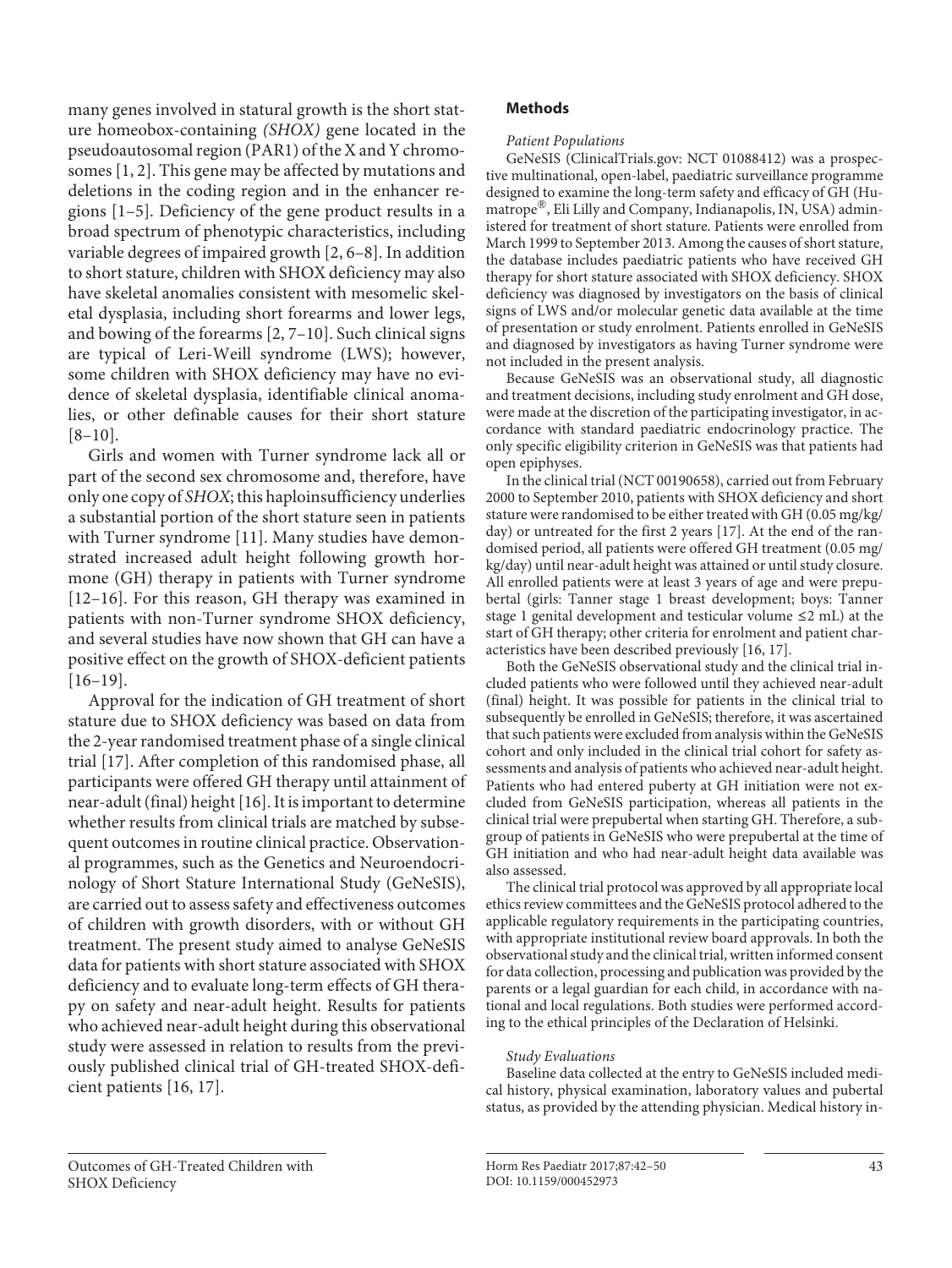cluded the investigator-defined diagnosis of the cause of short stature, previous laboratory data and pre-existing medications. Baseline clinical variables included height, weight, parental heights (for the calculation of the genetic target height [sex-adjusted average of parental heights]) and bone age. Pubertal stage was evaluated according to the Tanner classification. Height, weight and pubertal stage were documented at follow-up visits.

 Baseline data in the clinical trial included medical history, height, weight, parental heights and bone age. All patients had SHOX deficiency confirmed by centralised genetic analysis of the *SHOX* gene [8]. Investigators also reported the clinical phenotype, with categorisation as either having LWS or non-syndromic short stature. At the start of GH therapy, all patients were prepubertal (Tanner stage 1), had no evidence of GH deficiency or resistance and were not taking any growth-influencing medications. Height, weight and pubertal development changes were evaluated at follow-up visits.

 Patients from GeNeSIS and the clinical trial were considered to have reached near-adult height (final height) during follow-up if they attained one of the following criteria: height velocity <2 cm/ year, X-ray of the hand showing closed epiphyses or bone age >14 years for girls or >16 years for boys. Bone age was assessed from radiographs of the left hand and wrist, which were read using Greulich and Pyle standards [20] .

 The clinical trial predominantly enrolled patients from central European countries; therefore, standard deviation scores (SDS) for height were calculated for both GeNeSIS and the clinical trial using data from a central European reference population [21]. Nearadult height was expressed as height SDS for chronological age at the time of the measurement, including when adult height was considered as attained, which could potentially increase the observed effect of treatment but is a well-accepted method for SDS calculation. Body mass index SDS was determined from European reference data [22] .

 Safety analysis for inclusion in this report was based on adverse events reported for patients who received GH therapy. Serious adverse events (SAEs) were defined as any event that resulted in death, hospitalisation, persistent or significant disability, or congenital anomaly in the offspring of a treated patient, were considered life-threatening or were significant for another reason in the opinion of the investigator. Treatment-emergent adverse events (TEAEs) were assessed for patients who had at least one follow-up visit after starting GH therapy and were defined as events that first occurred or worsened in severity. All adverse events were categorised according to the Medical Dictionary for Regulatory Authorities (MedDRA, version 11.0).

#### *Genetic Analyses*

 Patients enrolled in GeNeSIS could have a diagnosis of SHOX deficiency on the basis of clinical signs, with no requirement to have a proven *SHOX* gene alteration, and underwent genetic testing only at the discretion of the investigator. Therefore, the molecular technique varied according to the laboratory carrying out the genetic testing. In France, the analyses were carried out by the Necker-Enfants Malades hospital group, Paris, as previously described [23]. Samples from other European countries were mainly analysed at Bioscientia, Germany, although some were analysed at other local laboratories; samples from US sites were analysed at Esoterix Endocrinology, Calabasas Hills, CA, USA. Analysis of the downstream and upstream enhancer regions for the *SHOX* gene

was carried out for a limited number of patients who had entered GeNeSIS more recently.

 In the clinical trial, all patients were required to have a demonstrated *SHOX* gene alteration, based on central laboratory analysis [8]. The enhancer domains for the *SHOX* gene had not been identified at the time of screening for the clinical trial and were, therefore, not analysed.

#### *Statistics*

 Data for patients with SHOX deficiency in GeNeSIS were analysed using descriptive statistics. Results for continuous variables are presented as means ± SD with 95% confidence intervals (CIs). Information on categorical variables is presented as number of patients and percentage of the relevant total population. Safety data were assessed for all patients who received GH treatment in both GeNeSIS and the clinical trial. Near-adult heights were assessed using mean and 95% CI of height SDS for age at the time of measurement.

## **Results**

## *Baseline Data for Patients with SHOX Deficiency in GeNeSIS*

 At the March 2014 data lock for this report, the GeNeSIS database contained evaluable information for 21,577 GH-treated paediatric patients, including 521 patients (314 female, 207 male) with a diagnosis of SHOX deficiency enrolled between 2000 and 2013. The majority of the GH-treated SHOX-deficient patients were from Germany ( $n = 197$ ) and France ( $n = 180$ ), followed by the USA ( $n = 61$ ), Spain ( $n = 25$ ) and Czech Republic ( $n = 20$ ), with the remainder spread among 11 other countries.

 Among the 521 patients, the numbers with an investigator-provided diagnosis of either LWS (56%) or nonsyndromic short stature (44%) are shown in Figure 1, together with available information on identified gene defects. Molecular alterations affecting the *SHOX* gene, as described by the investigator, were reported for 207 (71%) of the 292 patients with a diagnosis of LWS. Of these, 194 patients (66%) had a reported molecular alteration encompassing the *SHOX* gene, with or without a reported alteration in the PAR1, and 12 (4%) had identified alterations in the regulatory regions of the *SHOX* gene only; the nature of the genetic alteration was not specified for 1 patient. The majority of the *SHOX* alterations were complete or partial deletions involving the coding region  $(153/207 = 74\%)$ , 16% were missense or nonsense mutations and 1% were partial duplications. No alteration of the *SHOX* gene or PAR1 was identified for 54 (18%) of the patients with LWS phenotype. Of the 228 patients with non-syndromic SHOX deficiency, alterations in the *SHOX* gene were identified in 218, comprising deletions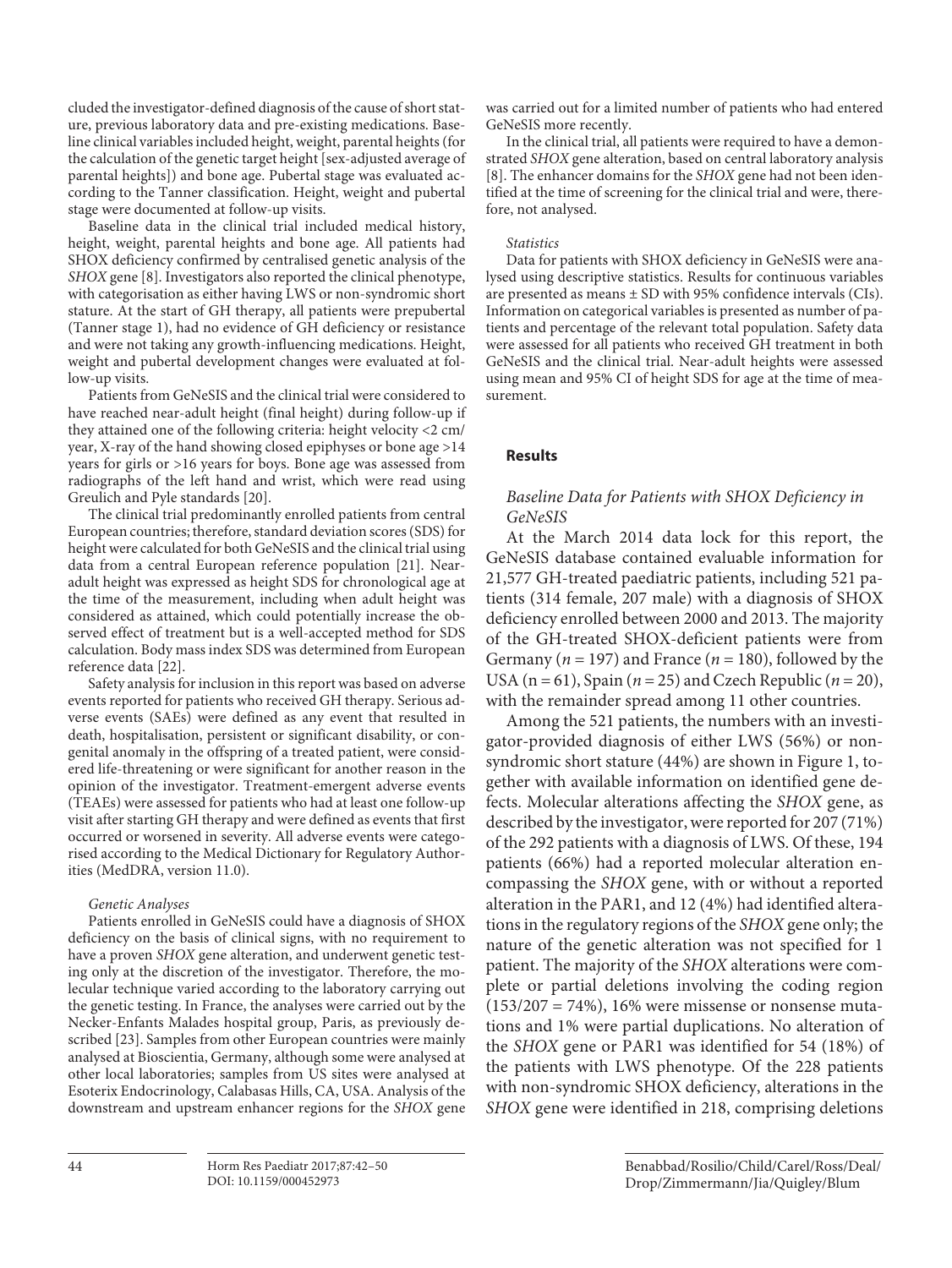

**Fig. 1.** Summary of specific diagnoses and *SHOX* gene alterations of patients in GeNeSIS with a diagnosis of SHOX deficiency. Assignments of genetic alterations are based on the available reported data and reflect the classification of individual patients by their clinician. <sup>a</sup> Included 1 patient with a gene alteration that was not specified.  $\frac{b}{c}$  Included *SHOX* deletion ( $n = 106$  [51% of 207 with SHOX alterations]), *SHOX* + *PAR1* deletion ( *n* = 35 [17%]), *SHOX*

partial deletion ( $n = 9$  [4%]) and *SHOX* + *PAR1* partial deletion  $(n = 3 [1\%])$ . <sup>c</sup> Included *SHOX* deletion ( $n = 100 [46\%$  of 218 with SHOX alterations]), *SHOX* + *PAR1* deletion ( *n* = 19 [9%]), *PAR1* deletion  $(n = 1 \leq 1\%)$  and *SHOX* partial deletion  $(n = 4 \leq 2\%)$ . LWS, Leri-Weill syndrome; *SHOX,* short stature homeobox-containing gene.

for 124 (57%), mutations for 67 (31%), and other variations for 27 (12%).

 Baseline characteristics of all patients with SHOX deficiency in GeNeSIS are summarised in Table 1. Mean age at the start of GH treatment was  $9.4 \pm 3.2$  (95% CI 9.1-9.6) years. Mean height SDS was − 3.01 ± 0.77 (95% CI − 3.08 to  $-2.94$ ), and mean initial GH dose was  $0.30 \pm 0.09$  (95% CI 0.29–0.31) mg/kg/week.

## *Safety Information*

 For 514 patients with SHOX deficiency in GeNeSIS, with available information, mean duration of follow-up was  $2.8 \pm 2.0$  years. One death was reported and 3 patients discontinued due to adverse events. In the clinical trial, 49 patients received GH for a mean duration of  $7.0 \pm 1.8$ 

 Outcomes of GH-Treated Children with SHOX Deficiency

years for those initially randomised to GH  $(n = 26)$  and  $4.8 \pm 2.0$  years for those randomised to be untreated with GH for the first 2 years ( $n = 23$ ); there were no reported deaths or discontinuations due to adverse events.

 In GeNeSIS, 14 SAEs were reported for 12 patients (appendicitis  $[n = 2]$ , chronic renal failure  $[n = 2]$ , adenoidectomy, death, hypertension, ligament injury, limb operation, lower limb fracture, neoplasm recurrence, osteomyelitis, post-streptococcal glomerulonephritis, and spondylolisthesis). The SAE reported as death was a girl diagnosed with LWS, with no identified *SHOX* gene defect; she received a kidney transplant following chronic renal failure, had received GH for approximately 2 years and 4 months, and died 18 months after discontinuing GH. The neoplasm recurrence was a relapse of pilocytic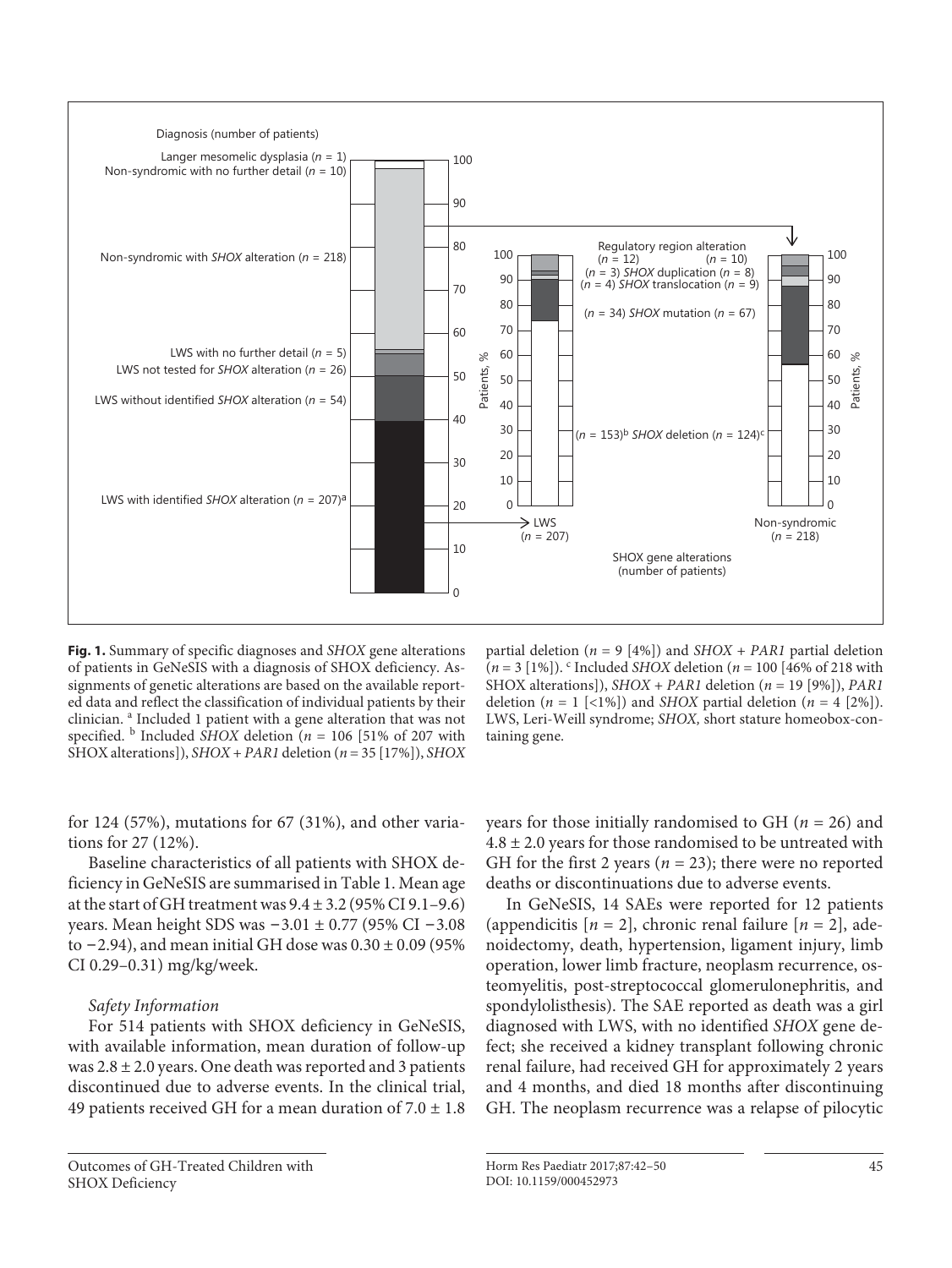**Table 1.** Characteristics at the start and height gain after 1 year of GH treatment of patients with SHOX deficiency in the GeNeSIS observational programme

|                                            | Children with SHOX<br>deficiency ( $n = 521$ ) <sup>a</sup> |
|--------------------------------------------|-------------------------------------------------------------|
| Female/male                                | 314 (60.3)/207 (39.7)                                       |
| Tanner stage 1 (female/male), %            | 69.0/83.6                                                   |
| Age, years                                 | $9.4 \pm 3.2$ (9.1 to 9.6)                                  |
| Bone age delay, years                      | $-0.9 \pm 1.2$ (-1.1 to $-0.8$ )                            |
| Height SDS                                 | $-3.01 \pm 0.77$ ( $-3.08$ to $-2.94$ )                     |
| Target height SDS                          | $-1.14 \pm 0.93$ ( $-1.23$ to $-1.06$ )                     |
| Height SDS - target height SDS             | $-1.87 \pm 1.05$ ( $-1.96$ to $-1.77$ )                     |
| GH dose, mg/kg/week                        | $0.30 \pm 0.09$ (0.29 to 0.31)                              |
| First year gain in height SDS <sup>b</sup> | $0.53 \pm 0.51$ (0.47 to 0.59)                              |

 Data show number of patients (% of total) or mean ± SD (95% CI). CI, confidence interval; SD, standard deviation; SDS, standard

<sup>a</sup> Total number of patients with evaluable data, but patient numbers may be lower for individual parameters. <sup>b</sup> Evaluable for 277 patients.

astrocytoma approximately 1 year and 11 months after GH initiation.

 In the clinical trial, 10 SAEs were reported for 6 patients (epilepsy  $[n = 2]$ , abdominal pain, acute seizure, appendicitis, arthritis, Crohn disease, inguinal hernia, tonsillar hypertrophy, and vomiting). The 2 epilepsy events and the acute seizure all occurred in 1 patient.

 No TEAEs were reported for 397 (80%) of the 495 patients with SHOX deficiency in GeNeSIS who had at least one follow-up visit after starting GH therapy. A TEAE was reported for 98 patients (20%); the most frequent were precocious puberty and arthralgia (Table 2). For the 49 patients in the clinical trial, 43 (87.8%) reported at least 1 TEAE; the majority were for common childhood illnesses, particularly infections and infestations reported for 32 patients (65%). Scoliosis was reported for 5 (10%) patients in the clinical trial and 2 (0.4%) patients in GeNeSIS. There were no reports of diabetes mellitus in the GH-treated patients with SHOX deficiency in either study.

## *Near-Adult Height Data*

 Near-adult height data were available at the time of analysis for 90 GH-treated patients with SHOX deficiency in GeNeSIS, 42 of whom were prepubertal at baseline; near-adult height data were available for 28 patients in the clinical trial, all of whom were prepubertal at baseline.

 **Table 2.** Reported SAEs and TEAEs during GH treatment of patients with SHOX deficiency in GeNeSIS and the clinical trial

|                                              | <b>GeNeSIS</b>        | Clinical trial        |
|----------------------------------------------|-----------------------|-----------------------|
| Number of GH-treated patients                | 521                   | 49                    |
| Patients with $\geq$ 1 SAE                   |                       | $12(2.3\%)$ 6 (12.2%) |
| Number of GH-treated patients                |                       |                       |
| with follow-up                               | 495                   | 49                    |
| Patients with $\geq 1$ TEAE                  | 98 (19.8%) 43 (87.8%) |                       |
| TEAEs reported most frequently <sup>a</sup>  |                       |                       |
| Precocious puberty                           | $13(2.6\%)$           | $1(2.0\%)$            |
| Arthralgia                                   | $12(2.4\%)$           | $6(12.2\%)$           |
| Headache                                     | 8 (1.6%)              | $9(18.4\%)$           |
| Hypothyroidism                               | $6(1.2\%)$            | $1(2.0\%)$            |
| Back pain                                    | $5(1.2\%)$            | $4(8.2\%)$            |
| Madelung deformity                           | $2(0.4\%)$            | $8(16.3\%)$           |
| Nasopharyngitis                              | $1(0.2\%)$            | 7(14.3%)              |
| Ear infection                                | $1(0.2\%)$            | $6(12.2\%)$           |
| Cough                                        | $1(0.2\%)$            | $6(12.2\%)$           |
| Congenital bowing of long bones <sup>b</sup> | $\Omega$              | $9(18.4\%)$           |
| Vomiting                                     | $\Omega$              | $6(12.2\%)$           |

GH, growth hormone; SAE, serious adverse event; SHOX, short stature homeobox-containing gene; TEAE, treatmentemergent adverse event.

<sup>a</sup> MedDRA preferred terms; events reported in >1% of patients in GeNeSIS or >12% of clinical trial patients. <sup>b</sup> MedDRA preferred term states congenital, reflecting the initial clinical observation of Madelung deformity during study participation.

The genotype and phenotype data for these patients are shown in Table 3. In both GeNeSIS and the clinical trial, the majority of patients with available near-adult height data had a diagnosis of LWS. For patients in GeNeSIS with genetic data available, the proportions with an identified mutation, deletion or duplication were very similar to the proportions identified during screening for the clinical trial (Table 3).

 Patient characteristics, auxological parameters and GH treatment details at GH initiation and near-adult height are summarised in Table 4. The mean age at GH start was greater for the full group of 90 patients with near-adult height data in GeNeSIS than for the patients in the clinical trial; however, the mean age of the 42 prepubertal patients in this subgroup of GeNeSIS was similar to that of the patients in the clinical trial (Table 4). Mean age at near-adult height for both the full group and the prepubertal subgroup of patients in GeNeSIS was similar to that of the patients in the clinical trial. Thus, mean treatment duration was shorter for the complete GeNeSIS cohort with near-adult height data than for patients in the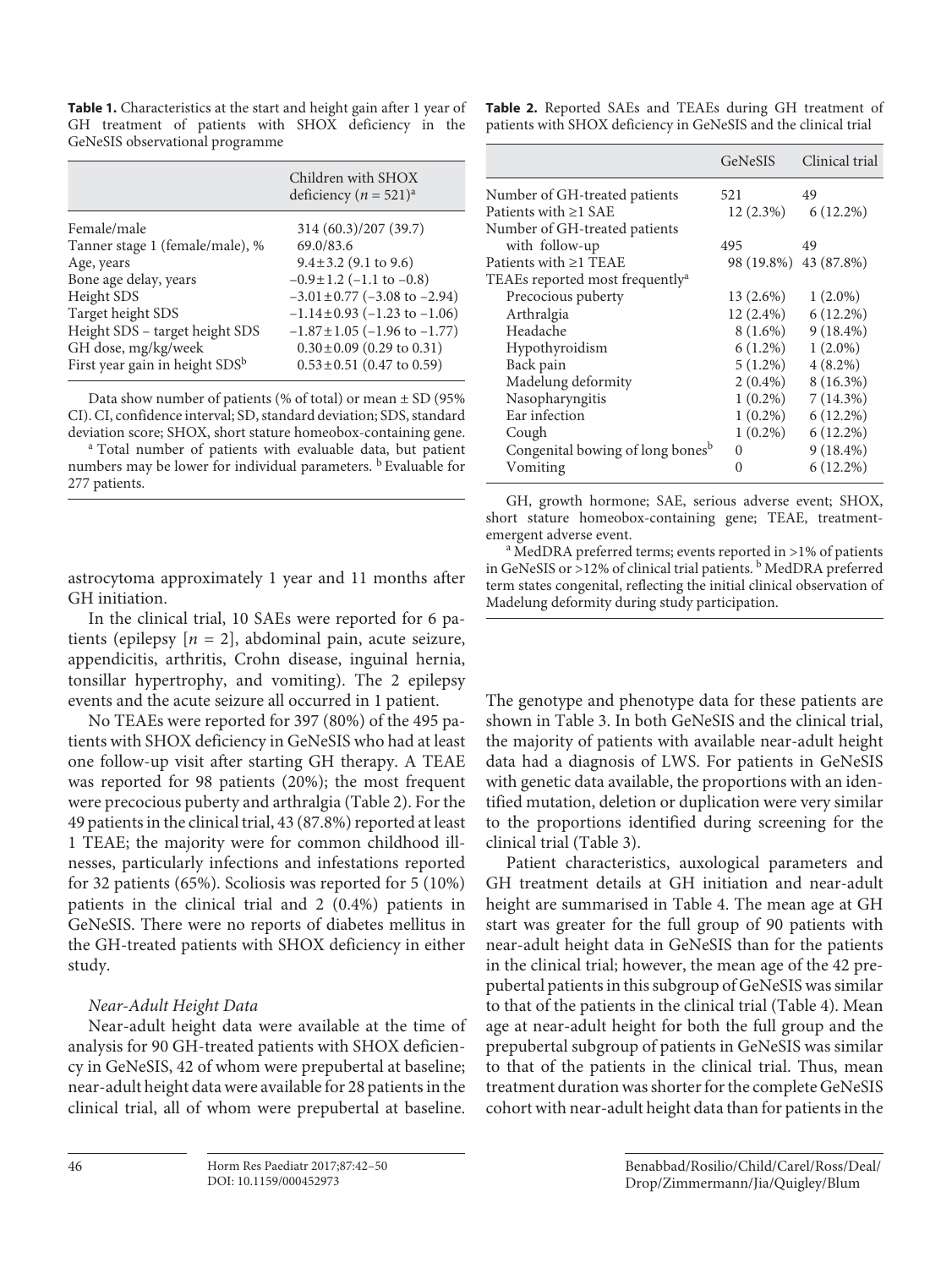clinical trial, whereas GeNeSIS patients who started GH when prepubertal had a treatment duration similar to that of patients in the clinical trial. Initial and last reported doses of GH were lower for the full cohort of GeNeSIS patients with near-adult height data than for patients in the clinical trial. For the GeNeSIS patients who were prepubertal at the GH start, the initial GH dose was similar to that for the patients in the clinical trial, but the last reported dose was lower.

 Height SDS at baseline and near-adult height, as well as change in height SDS are shown in Figure 2. Mean change in height SDS from GH start to near-adult height was 0.83 (95% CI 0.49–1.17) for the full GeNeSIS cohort and 1.19 (95% CI 0.76–1.62) for the prepubertal subgroup in GeNeSIS, compared with 1.25 (95% CI 0.92–1.58) for patients in the clinical trial. At the time of near-adult height measurement, 53% of the patients in GeNeSIS and 57% of the patients in the clinical trial had height above the lower limit of the normal range (>–2 SDS).

## **Discussion**

 Among patients enrolled in the GeNeSIS observational study and treated with GH in routine clinical practice, a diagnosis of SHOX deficiency was reported by physicians for 521 patients. For 56% of these patients the diagnosis was reported as LWS, and for 44% the phenotype was reported to be "non-syndromic" SHOX deficiency (also known as "idiopathic" short stature). This phenotype distribution was similar to the approximately equal proportions of LWS versus idiopathic short stature for the total cohort included in the clinical trial [17]. There was also 1 GH-treated patient in GeNeSIS with a diagnosis of Langer mesomelic dysplasia, the homozygous form of SHOX deficiency; although GH treatment may have limited effectiveness in promoting height gain in patients with this condition, the patient was included in the analysis in reflection of the real-world nature of data from an observational study. All of the patients with SHOX deficiency had severe growth impairment at baseline, and GH treatment for 1 year was associated with a mean height SDS gain of 0.53.

 The genetic information in GeNeSIS was as provided by the investigators, with different analysis techniques used over a long enrolment period. However, the data showed that the majority of the genetic alterations for patients in GeNeSIS were complete or partial deletions of the *SHOX* gene. Consistent with previous reports, enrolled patients more commonly had deletions of the

 Outcomes of GH-Treated Children with SHOX Deficiency

 **Table 3.** Phenotype and genotype information for patients with SHOX deficiency for whom near-adult height data were reported at the time of analysis

|                                  | <b>GeNeSIS</b><br>$(n = 90)$ | Clinical trial<br>$(n = 28)$ |
|----------------------------------|------------------------------|------------------------------|
| Phenotype                        |                              |                              |
| Leri-Weill syndrome              | 56 (62%)                     | 17 (61%)                     |
| Non-syndromic short stature      | 34 (38%)                     | 11 (39%)                     |
| Genotype                         |                              |                              |
| Deletion                         | 43 (48%) [77%]               | 22 (79%)                     |
| Mutation                         | $9(10\%)$ [16%]              | 5(18%)                       |
| Translocation                    | $1(1\%)$ [2%]                | $\Omega$                     |
| Duplication                      | $1(1\%)$ [2%]                | $1(4\%)$                     |
| Regulatory region alteration     | $2(2\%)$ [4%]                | N/A                          |
| No identified alteration/no test | 34 (38%)                     | N/A                          |

Data show numbers of patients with phenotype/genotype (percentage of total number of patients for whom near-adult height was reported) [percentage of the 56 GeNeSIS patients with identified genetic alteration for whom near-adult height was reported]. Assignments of genetic alterations were based on the available reported data and reflect the classification of individual patients by their clinician. N/A, not applicable; SHOX, short stature homeobox-containing gene.



**Fig. 2.** Height standard deviation score at the start of growth hormone treatment and at near-adult height, with change from baseline to near-adult height, for patients who attained near-adult height during GeNeSIS follow-up, patients who were prepubertal (Tanner 1) and reached near-adult height during GeNeSIS, and those who reached near-adult height in the clinical trial [16] . Bars show means with 95% confidence intervals; dashed line indicates lower limit of normal height range. SDS, standard deviation score.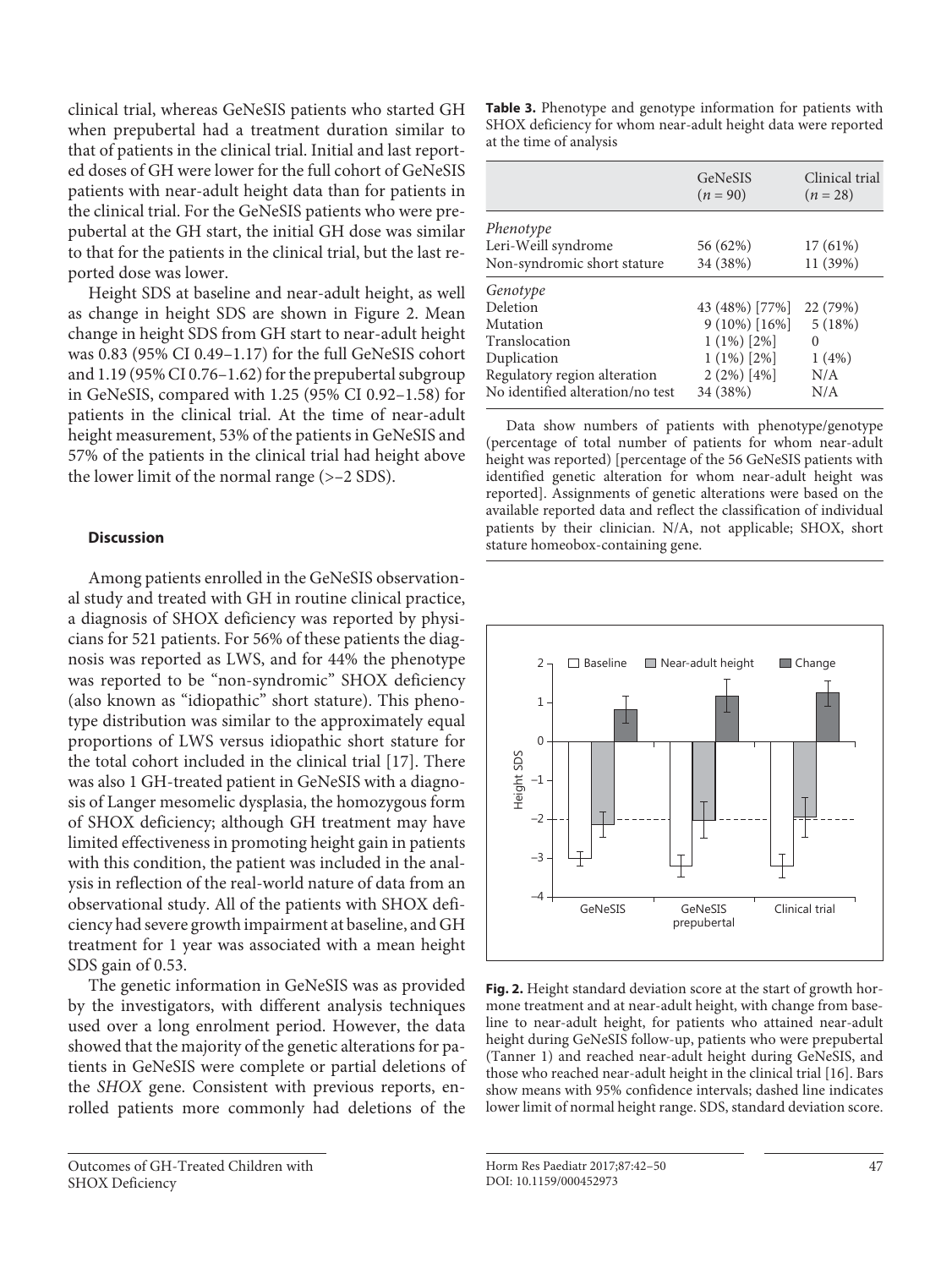**Table 4.** Demographics, auxology and GH treatment profile at baseline (GH initiation) and at near-adult height for all patients in GeNeSIS, the subgroup of patients in GeNeSIS who were prepubertal (Tanner stage 1) at GH start, and patients in the clinical trial, for whom NAH was attained during follow-up

|                                   | GeNeSIS                                 |                                         | Clinical trial                          |
|-----------------------------------|-----------------------------------------|-----------------------------------------|-----------------------------------------|
|                                   | all $(n = 90)$                          | prepubertal ( $n = 42$ )                | $(n = 28)$                              |
| Female, $n$ $(\%)$                | 59 (65.6)                               | 32(76.2)                                | 15(53.6)                                |
| Age at GH initiation, years       | $11.0 \pm 2.4$ (10.5 to 11.5)           | $9.2 \pm 2.2$ (8.6 to 9.9)              | $9.2 \pm 2.4$ (8.3 to 10.2)             |
| Age at NAH, years                 | $15.7 \pm 1.4$ (15.4 to 16.0)           | $15.5 \pm 1.3$ (15.1 to 15.9)           | $15.5 \pm 1.3$ (15.0 to 16.0)           |
| Bone age delay at baseline, years | $-0.6 \pm 1.5$ ( $-1.0$ to $-0.2$ )     | $-0.9 \pm 1.6$ (-1.5 to -0.3)           | $-0.9\pm0.7$ (-1.2 to -0.7)             |
| Height SDS at baseline            | $-3.01 \pm 0.87$ ( $-3.19$ to $-2.83$ ) | $-3.20 \pm 0.88$ ( $-3.48$ to $-2.93$ ) | $-3.20 \pm 0.77$ ( $-3.50$ to $-2.90$ ) |
| Target height SDS                 | $-1.14 \pm 0.89$ ( $-1.33$ to $-0.95$ ) | $-1.21 \pm 0.77$ ( $-1.46$ to $-0.97$ ) | $-1.6\pm0.9$ ( $-1.92$ to $-1.19$ )     |
| NAH SDS - target height SDS       | $-0.96 \pm 1.41$ (-1.28 to -0.64)       | $-0.78 \pm 1.21$ (-1.18 to $-0.38$ )    | NA.                                     |
| GH dose at start, mg/kg/week      | $0.32 \pm 0.10$ (0.30 to 0.34)          | $0.34 \pm 0.08$ (0.31 to 0.37)          | $0.36 \pm 0.02$ (0.35 to 0.37)          |
| GH dose last reported, mg/kg/week | $0.33 \pm 0.10$ (0.30 to 0.35)          | $0.33 \pm 0.10$ (0.30 to 0.36)          | $0.38 \pm 0.02$ (0.37 to 0.38)          |
| Treatment duration, years         | $4.40 \pm 2.33$ (3.91 to 4.90)          | $5.98 \pm 2.15$ (5.31 to 6.65)          | $6.02 \pm 2.01$ (5.24 to 6.79)          |

Data show mean ± SD (95% CI). CI, confidence interval; GH, growth hormone; NA, not available; NAH, near-adult height; SD, standard deviation; SDS, standard deviation score; SHOX, short stature homeobox-containing gene.

*SHOX* gene than single base mutations [2, 24, 25]. Prevalence of deletions versus point mutations was greater in the patients with LWS phenotype than in those with the non-syndromic phenotype, suggesting that the phenotype may correlate to some extent with the magnitude of the genetic alteration. Alterations in the *SHOX* regulatory region were only found in 5–6% of the patients with LWS and non-syndromic SHOX deficiency (18% of patients with LWS and 9% of those with non-syndromic SHOX deficiency had deletions that also extended to other parts of PAR1, potentially including regulatory elements). The relatively small number of patients in GeNeSIS with identifiable alterations in the regulatory regions of the *SHOX* gene [26, 27] is most likely due to the fact that, during the enrolment period from 1999 to 2013, screening for alterations in enhancer elements was not uniformly performed in genetic laboratories [6, 8, 25, 28] .

 Analysis of the GeNeSIS patients known to be prepubertal at GH initiation showed that they had a similar mean height SDS gain from the start of GH treatment to that seen for the patients in the clinical trial. In both cohorts, substantial mean height SDS gains of approximately 1.2 (equivalent to approximately 8 cm) were observed. Apart from the previous report of the clinical trial, the only other study to date that has reported final height/ near-adult height data for GH-treated patients with SHOX deficiency found a mean height SDS gain of 0.6 in a group of 5 peripubertal patients who were treated with a gonadotropin-releasing hormone analogue for pubertal suppression and started GH at a mean age of 11.6 years

[29]. These findings suggest that, similar to other short stature indications for GH treatment, height gain is greater when GH is initiated early, particularly before onset of puberty [30, 31]. However, the use of height SDS for chronological age of the near-adult height measurement in children with a mean age of 15.7 years may not accurately measure the true adult height SDS.

 Identification of patients with potential SHOX deficiency when prepubertal can be challenging, especially in boys, because most young children with SHOX deficiency lack specific clinical signs such as high-arched palate or Madelung deformity [32, 33]. Careful measurement of body proportions can elicit more subtle markers of SHOX deficiency, such as increased sitting height-to-height ratio and reduced extremities-to-trunk ratio [32, 34] . Furthermore, meticulous examination of the parents for Madelung deformity, complemented by forearm X-rays of the child, can facilitate an earlier diagnosis of SHOX deficiency in a prepubertal child with non-syndromic short stature [2].

 The phenotypes and genotypes were very similar for the prepubertal patients with SHOX deficiency in GeNeSIS and the patients in the clinical trial. Thus, the similar height gains observed for the prepubertal GeNe-SIS and clinical trial cohorts would indicate that the clinical trial data on which the relevant approval was based are reasonably generalisable to that of patients with SHOX deficiency in routine clinical practice, when GH is initiated before the start of puberty.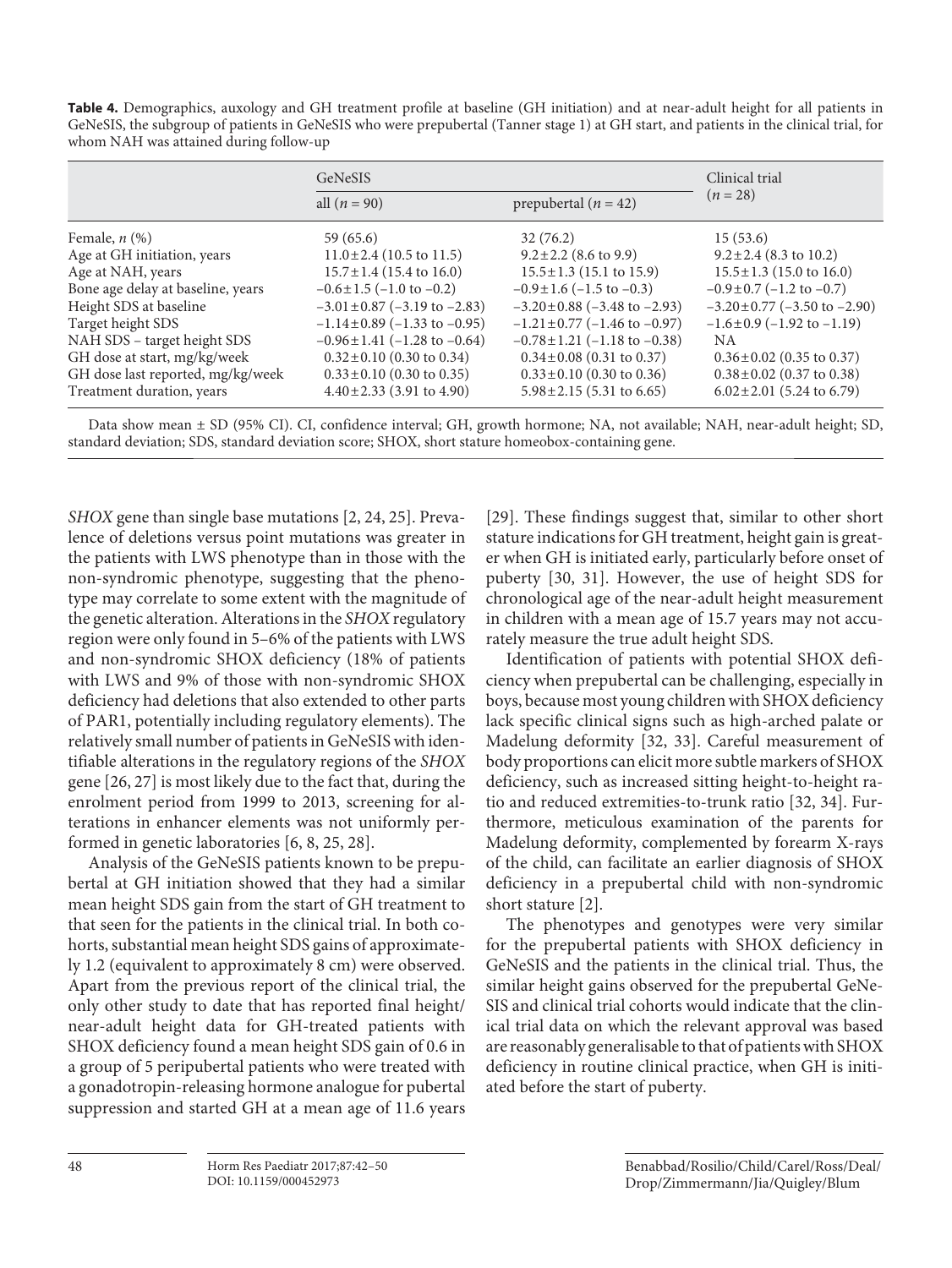Analysis of safety information from the GH-treated patients with SHOX deficiency in GeNeSIS did not indicate any new concerns. The proportion of patients for whom at least 1 TEAE was reported was substantially greater in the clinical trial than in GeNeSIS; this was not unexpected because adverse event reporting was mandated in the clinical trial, whereas patients and investigators are less likely to report adverse events during routine clinical management and treatment. There was no evidence for excessive bone maturation or any worsening of dysmorphic or skeletal features. Scoliosis was reported at a low incidence: 5 cases in the clinical trial, of which 1 was considered by the investigators to be possibly related to GH treatment, and 2 cases reported in the GeNeSIS population, both of which were considered to be unrelated to GH treatment. Although precocious puberty was reported for 13 patients (2.6%) in GeNeSIS, further investigation showed that most of these cases did not meet the accepted criteria for diagnosis (i.e. breast development before 8 years of age in girls and testicular enlargement before 9 years of age in boys).

 In conclusion, among patients who were treated with GH for short stature associated with SHOX deficiency in GeNeSIS, 56% had an investigator-provided diagnosis of LWS and 44% had a diagnosis of non-syndromic SHOX deficiency. These proportions for clinical phenotype of patients in routine clinical practice were similar to those for patients identified in the defining clinical trial [16] . The majority of identified alterations involving the *SHOX* gene were deletions, and a minority of patients had missense and nonsense mutations, duplications and translocations. Near-adult height gain for patients in GeNeSIS who were prepubertal at GH start was similar to that for patients in the clinical trial, indicating that the clinical trial results were broadly reflective of the response of patients with SHOX deficiency to GH treatment under standard clinical conditions. It remains important to identify patients with short stature due to SHOX deficiency as early as possible, because GH treatment is most effective when started at a young age.

#### **Acknowledgements**

 Both GeNeSIS and the clinical trial were sponsored by Eli Lilly and Company. The authors are grateful to Valérie Cormier (Inserm U781, Paris, France) for assistance with interpretation of genetic alterations. Medical writing assistance was provided by Peter Bates (CMWS, UK) and Caroline Spencer (Rx Communications, UK) funded by Eli Lilly and Company. The authors thank all of the investigators who participated in the two studies and all of the patients and their families.

#### **Disclosure Statement**

 Imane Benabbad, Myriam Rosilio, Christopher J. Child, Alan G. Zimmermann, and Nan Jia are employees and minor stockholders of Eli Lilly and Company.

 Jean-Claude Carel is an investigator in clinical trials using GH sponsored by Pfizer and Eli Lilly and Company, an investigator in postmarketing studies with several brands of GH, and has received support for travel to international meetings from Ipsen and Sandoz.

 Judith L. Ross has received research support from Versartis and Novo Nordisk and is a consultant for Novo Nordisk and Pfizer.

 Cheri L. Deal has received grants/research support from Eli Lilly and Company, EMD Serono, Sandoz, Versartis and OPKO Health, honoraria or consultation fees from Eli Lilly and Company, EMD Serono, Sandoz, Pfizer and Roche, educational grants to support fellowship training and CME activities from Eli Lilly and Company, EMD Serono, Sandoz and Pfizer and has participated in a company-sponsored speaker's bureau for Eli Lilly and Company, Sandoz, EMD Serono, Roche, and Novo Nordisk.

 Stenvert L.S. Drop has no conflicts of interest to declare. Charmian A. Quigley and Werner F. Blum are former employees of Eli Lilly and Company. Werner F. Blum is currently a stockholder and consultant of Eli Lilly and Company.

#### **References**

- 1 Rao E, Weiss B, Fukami M, Rump A, Niesler B, Mertz A, Muroya K, Binder G, Kirsch S, Winkelmann M, Nordsiek G, Heinrich U, Breuning MH, Ranke MB, Rosenthal A, Ogata T, Rappold GA: Pseudoautosomal deletions encompassing a novel homeobox gene cause growth failure in idiopathic short stature and Turner syndrome. Nat Genet 1997; 16:54–63.
- 2 Binder G: Short stature due to SHOX deficiency: genotype, phenotype, and therapy. Horm Res Paediatr 2011;75:81–89.
- 3 Benito-Sanz S, Aza-Carmona M, Rodríguez-Estevez A, Rica-Etxebarria I, Gracia R, Campos-Barros A, Heath KE: Identification of the first PAR1 deletion encompassing upstream SHOX enhancers in a family with idiopathic short stature. Eur J Hum Genet 2012;20:125– 127.
- 4 Durand C, Bangs F, Signolet J, Decker E, Tickle C, Rappold G: Enhancer elements upstream of the SHOX gene are active in the developing limb. Eur J Hum Genet 2010;18:527–532.
- 5 Chen J, Wildhardt G, Zhong Z, Röth R, Weiss B, Steinberger D, Decker J, Blum WF, Rappold G: Enhancer deletions of the SHOX gene as a frequent cause of short stature: the essential role of a 250 kb downstream regulatory domain. J Med Genet 2009;46:834–839.
- 6 Munns CF, Glass IA, Flanagan S, Hayes M, Williams B, Berry M, Vickers D, O'Rourke P, Rao E, Rappold GA, Hyland VJ, Batch JA: Familial growth and skeletal features associated with SHOX haploinsufficiency. J Pediatr Endocrinol Metab 2003;16:987–996.